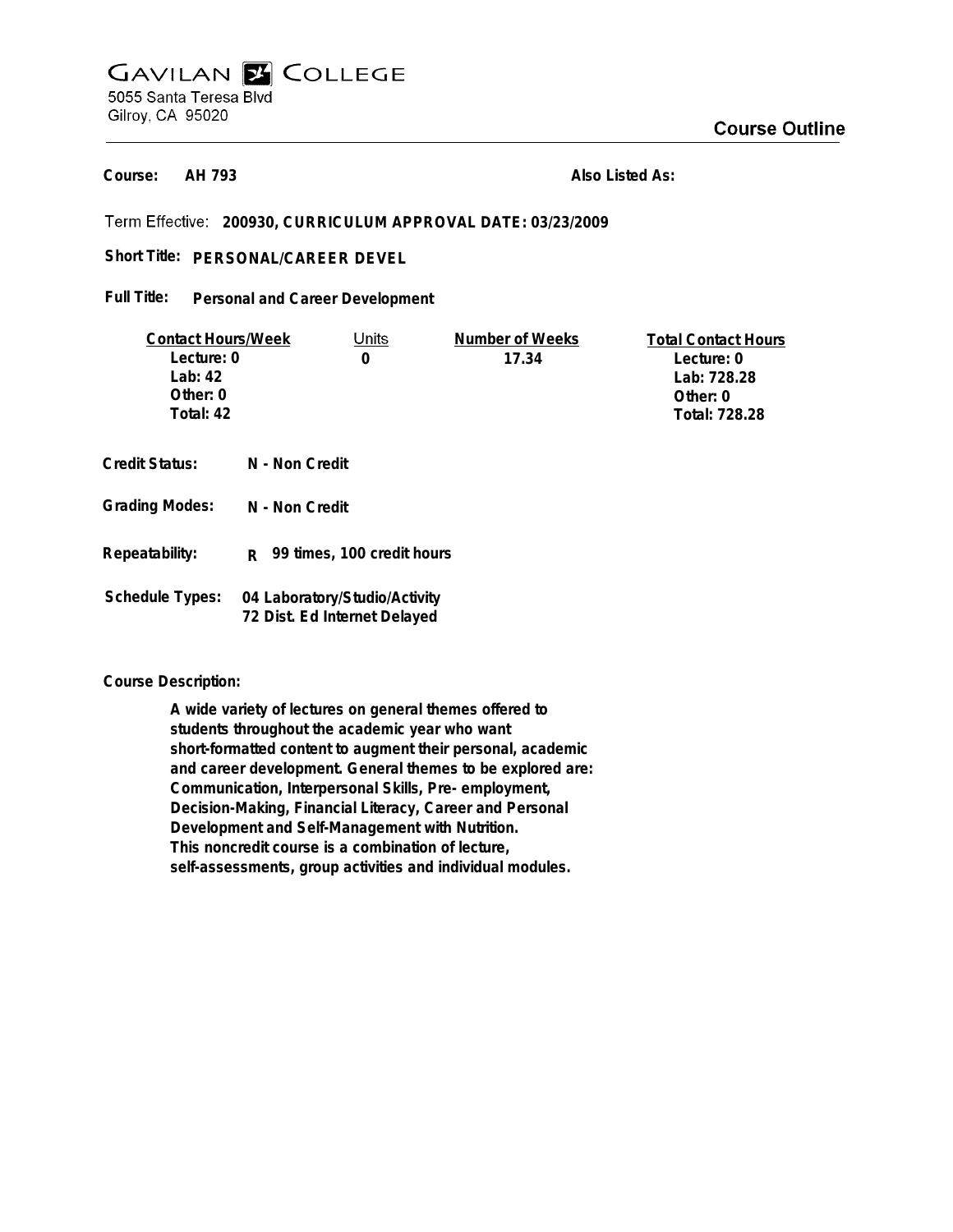**ARTICULATION and CERTIFICATE INFORMATION Associate Degree: CSU GE: IGETC: CSU TRANSFER: Not Transferable UC TRANSFER: Not Transferable PREREQUISITES: COREQUISITES: STUDENT LEARNING OUTCOMES: 1. Students will complete one personal self assessment to identify interpersonal skills or traits that they possess ILO: 2, 6,7 Measure: Self Assessment Analysis 2. Students will identify the key factors in good communication and its importance in building healthy and successful relationships ILO: 1, 2, 6 Measure: Class discussion, role-play and worksheets 3. Students will describe and list the steps in a successful job search 4. Students will compose a resume, cover letter, and one letter of reference ILO: 2, 6, 7 Measure: Class discussion, resume, cover letter and letter of reference 5. Students will practice filling out three job applications and then analyze their responses ILO: 7, 2, 6 Measure: Completed applications 6. Students can define, recognize and distinguish between appropriate vocabulary in social and workplace settings ILO: 2, 4, 7, 1 Measure: Worksheets and class assignments 7. Students will role-play the interview process and determine what are acceptable verbal responses ILO: 4, 7, 1 Measure: Role-play and critiques 8. Students will identify and list the four steps in a decisionmaking model ILO: 1, 2, 7 Measure: Role-play, class discussion, worksheets 9. Students can recognize the influence of values on needs, wants, goals and attitudes ILO: 1, 2, 7 Measure: Worksheets, classroom discussion 10. Students will complete the Job Chart Inventory and identify one of the twelve major careers interest areas that they have ILO: 3, 2, 6 Measure: Completion of the inventory 11. Recognize common nutrition vocabulary used in food preparation, nutrition charts and individual diet. Measure: Written assignments, class discussion and homework**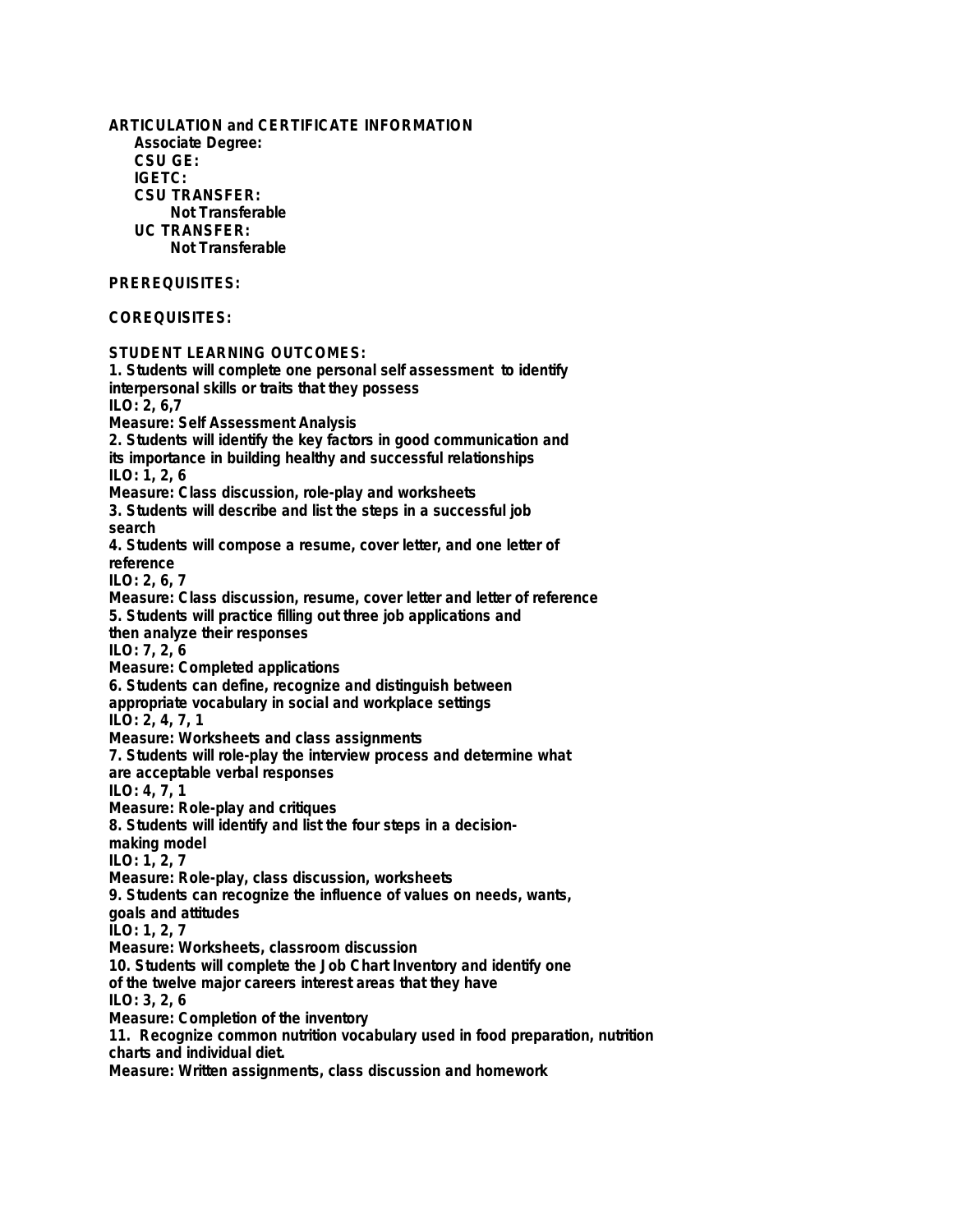**ILO: 1, 2**

**TOPICS AND SCOPE:**

**Curriculum Approval Date: 03/23/2009**

**1-7 Hours**

**Introduction and Overview to the presentation on Communication The following content on Communication will be presented:**

**1) What is communication?**

**2) Early forms of communication**

**3) Language development**

**4) Oral, written and body language**

**5) Listening Skills**

**6) Workplace Communication**

**7) Social and Cultural Communication**

**Classroom Activities:**

**1) Students will read about, discuss and write about communication styles in social and workplace settings**

**2) Students will define and use the following vocabulary:**

**Incongruent/congruent, gestures, eye-contact, voice inflections, you statements, I statements, workplace and social communication, selective listening, assertive, and aggressive communication**

**3) Students will view videos on various examples of good and poor**

**communication and identify key factors in good/ bad communication**

**4) Students will role-play assertive versus aggressive communication skills in social and workplace settings**

**Student Performance Objectives: Students will identify the key factors in good communication and its importance in building healthy and successful relationships**

**1-7 Hours**

**Introduction and Overview to the presentation on Interpersonal Skills The following content on interpersonal skills will be presented:**

**1) The Family Connection and Birth Order**

- **2) Social and Cultural Practices in Group Dynamics**
- **3) Healthy Relationships: Cooperation, Compromise and Communication**
- **4) Recognition of the Different Personality Types**
- **5) Appropriate and Inappropriate Behaviors in the Workplace**
- **6) Mediating Conflict**
- **7) The Art of Negotiating**

**8) Managing Anger and Stress**

**9) Coping and Resiliency Strategies**

**Classroom Activities:**

**1) Students will read about, discuss and write about the power of group dynamics and its impact on individual behavior**

**2) Students will define and use the following vocabulary: Assertive,**

**Aggressive, Conflict, Harmony, Negotiating, Nuclear Family, Extended Family and Commonalities in the Family/Group Dynamics**

**3) Students will complete a self-assessment on interpersonal traits and make a decision on what skills they would bring to a group dynamic**

**4) Students will recognize the common causes of stress and anger and identify appropriate coping and resiliency strategies**

**5) A conflict resolution model will be reviewed with the students and they will work in small groups to resolve a conflict between two individuals or two groups**

**6) Students write about a time that they resolved a conflict and share it with a partner**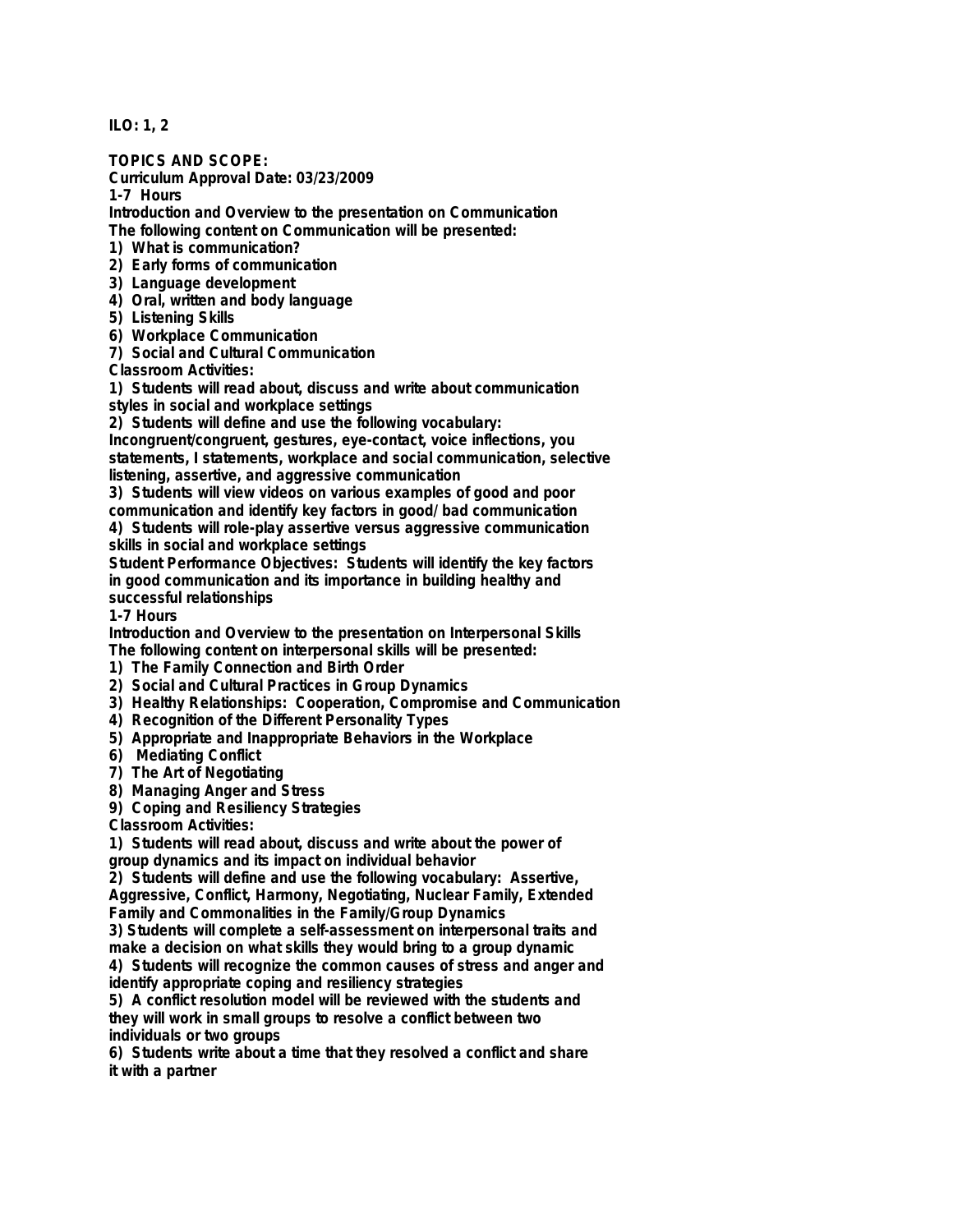**7) Students will review a video on Sexual Harassment in the Workplace, complete a short quiz and be able to defend their responses**

**8) In small groups, the students will role-play various skits on healthy relationships between parents and children, couples and coworkers**

**Student Performance Objectives: Students will complete a selfassessment and identify interpersonal skills or traits that they possess. Students will recognize and identify healthy strategies to use for successful interpersonal relationships in personal or workplace settings. Students will use the conflict resolution model to resolve either an individual or group conflict.**

**1-7 Hours**

**Introduction and Overview to the presentation on Pre-Employment Skills The following content on Pre-employment Skills will be presented:**

**1) The Job Hunt**

**2) Networking**

**3) The Resume'**

**4) Cover Letters and Letters of Reference**

**5) The Application**

**6) The Interview**

**Classroom Activities:**

**1) Students will read about, discuss, and write about the job hunt and finding tools for breaking and entering the work world**

**2) Students will define and use the following vocabulary: Job hunt, market outlook, labor data, ethics, resume, interview, application, interview behavior and questions, and networking**

**3) Students will use the Internet to search for job sources that provide available job openings and salary potential**

**4) Students will review and analyze the different resume formats and select one to write their resumes**

**5) Students will work in pairs and practice filling out job**

**applications and critiquing their answers**

**6) Students will develop interview questions to ask in an interview setting**

**7) In small groups, students will role-play taking turns asking and answering interview questions using the various job hunt skills that they have acquired.**

**8) Students will select one of the resume formats to complete a resume which can be used in seeking employment**

**Student Performance Objectives: Students will identify the steps in a successful job hunt process, complete a resume and job application. Students will identify the key factors in interview etiquette.**

**1-7 Hours**

**Introduction and Overview to the presentation on Decision-making Skills The following content will be presented:**

**1) What is a decision?**

**2) How a decision gets made: Values, attitudes and personality style**

**3) Good and bad decisions through the ages/history**

**4) Comparison of three decision making models**

**Classroom Activities:**

**1) Students will read about, discuss, and write about how decisions are made**

**2) Students will define and use the following vocabulary: judgers, perceivers, decision-making dozen (four attitudes, four options, and a four phase decision-making model), values, attitudes, and compromise**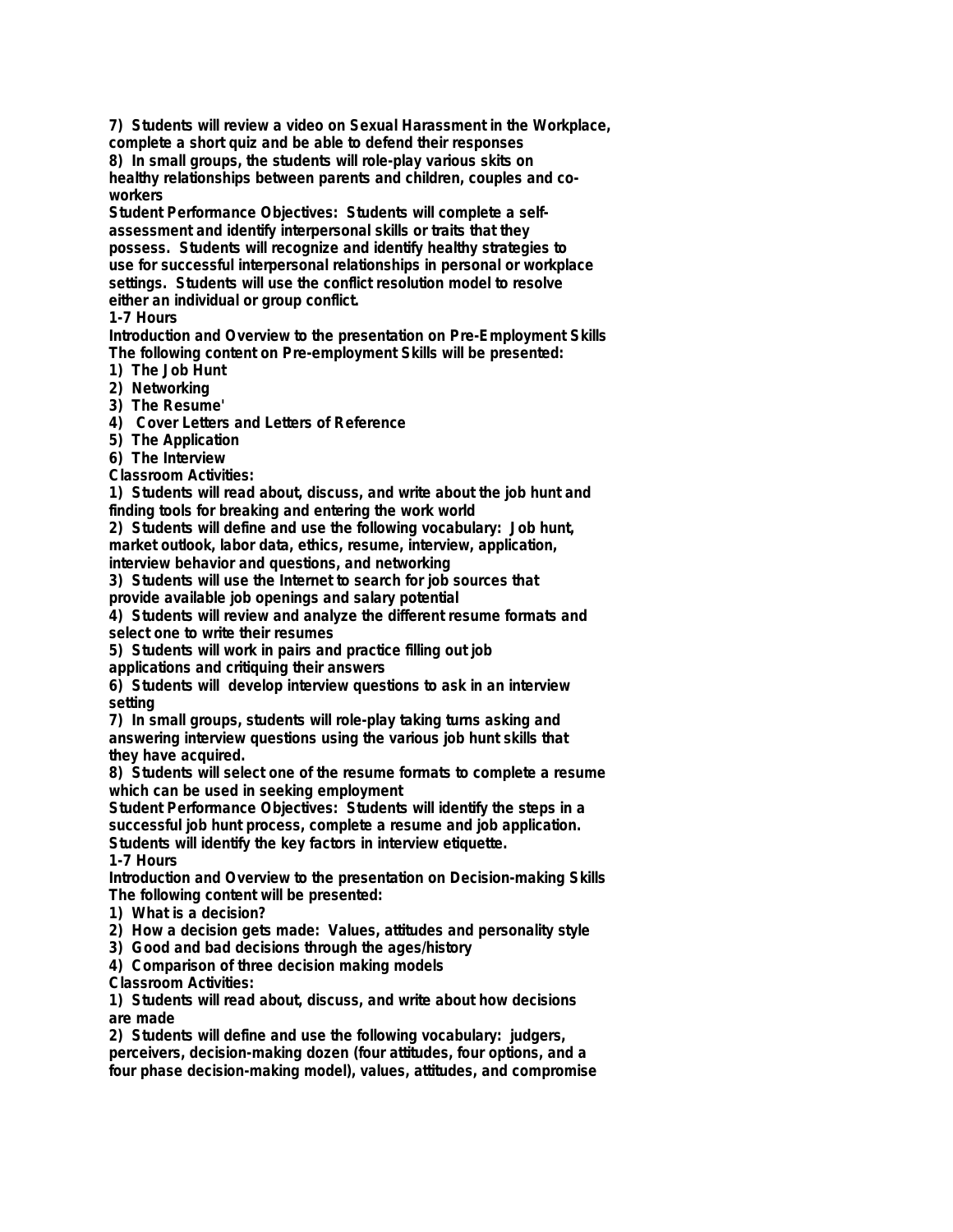**3) Students will read the specific content on the four attitudes: Stay calm, be persistent, keep your perspective, and be confident**

**4) Students will identify four options in their lives that are acceptable**

**5) The students will respond orally to questions from the selected reading on good and bad decisions throughout history**

**6) The students will compare and contrast three different types of decision-making models and identify similar characteristics of each**

**7) Students will be given a group assignment that requires them to problem solve and make a group decision: for example lowering/raising taxes**

**8) The students will be able to identify the 4 steps in making a good decision: gather information, pros and cons of each option, check values (can you live with your choice), and design a strategy or stepby-step procedure for your decision to become a reality**

**Student Performance Objectives: Students will be given a real life problem and asked to make a decision. They will need to identify the steps they used in making their decision and defend their position. They will then work in small groups and compare the decision-making process used by others.**

**1-7 Hours**

**Introduction and Overview to the presentation on Financial Literacy The following content will be presented:**

**1) The Benefits and Necessity of Saving**

**2) Setting Financial Goals**

**3) Managing Your Money**

**Classroom Activities:**

**1) Students will read about discuss, and write about building wealth and not debt**

**2) Students will define and use the following vocabulary:**

**Saver/spender, debt, finances, budget, savings/checking accounts, financial service providers, consumers, banks, investment, credit cards, expenditures, income and other words to know.**

**3) Students will read the specific content on money management and financial planning.**

**4) The students will respond orally to questions from the selected reading on the danger of unmanaged debt.**

**5) The students will complete the Self Assessment using T/F,**

**completion or short answer worksheets to determine what their values are on money and spending.**

**6) The students will read about, discuss and set up a projected monthly budget.**

**7) In small groups, the students will role-play skits identifying different values showing the range of individual/family spending habits.**

**8) Students will be given a budget for a family of 2, 3, & 5 and list expenses and revenue.**

**9) Students will be informed on the resources in their communities that can further assist them with debt management and other financial issues.**

**Student Performance Objectives: Students will recognize the value of saving as a tool to build wealth and to develop a financial plan or goal for simple monthly savings or debt reduction for reaching their goals. The students will set up a monthly budget to identify areas of spending where they can reduce spending or increase monthly savings.**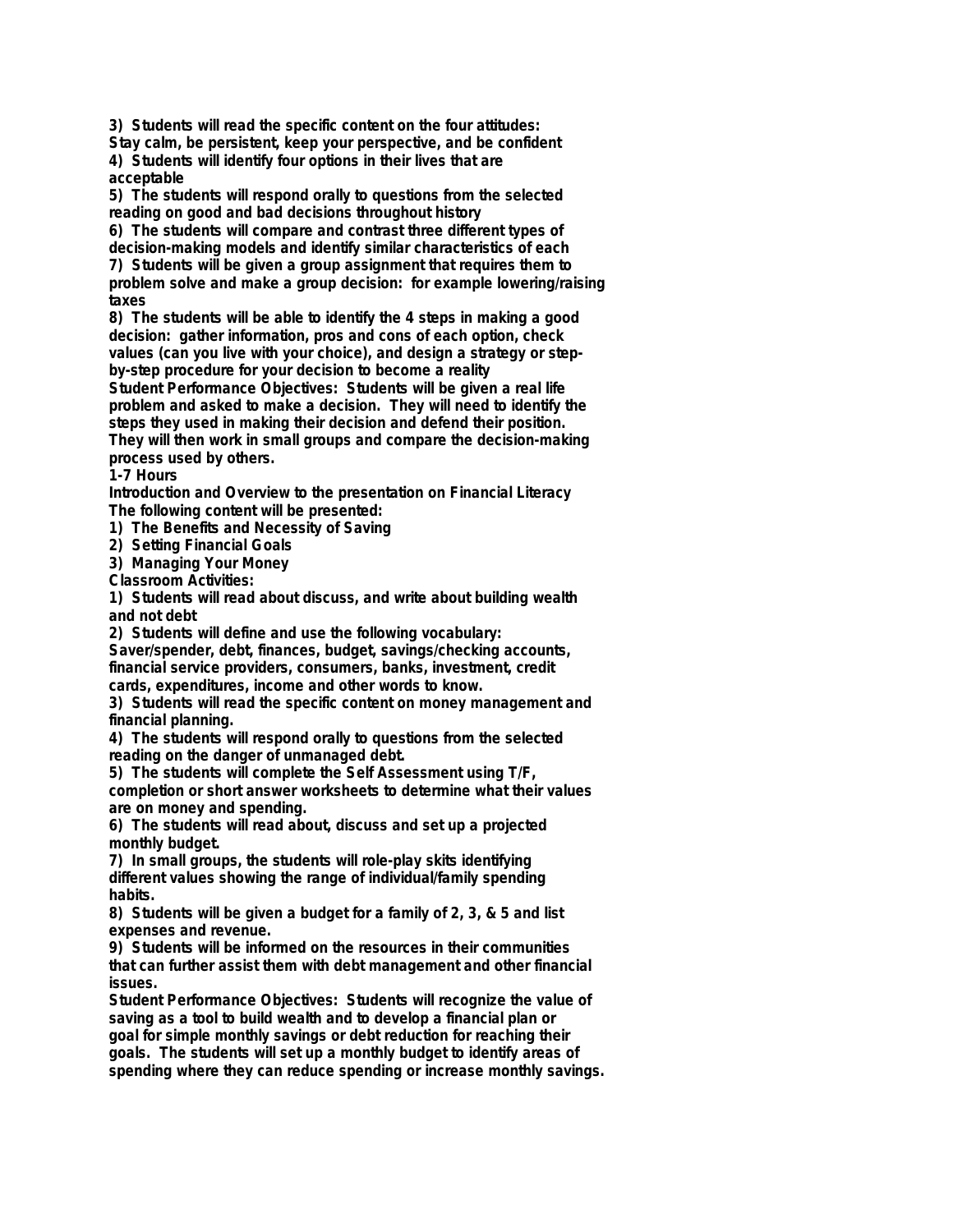**1-7 Hours**

**Introduction and Overview to the presentation on Career Development The following content on the Career Search will be discussed with students:**

**1) Assessing Your Personality**

**2) Deciding on How You Relate to Data, People or Things**

**3) Identification of Your Skills and Work Qualities**

**4) Identification of Your Satisfying Job Areas**

**5) Categories of Workplaces**

**Classroom Activities:**

**1) Students will read about discuss, and write about the Career Search Guide: Gather information about yourself, Become informed about societal issues that can affect your career choice, Explore job markets and where to start, and Making your final decision**

**2) Students will define and use the following vocabulary: Personality Types, Skills Transferable skills, Ethics, Work Qualities, Career Ladders, Diversity, and Indicators**

**3) Students will complete one personality temperament indicator and link this information to several career choices**

**4) Students will respond to questions from activity analysis listing**

**all previous jobs and skills that they used on previous jobs**

**5) Students will determine the work qualities in which they use their skills: Repetitive, Variety, Physical Risk, and Status**

**6) Students will use the Internet to survey the U. S. Job Market and learn to do research on jobs, labor market data, high demand occupations and other job search areas**

**Student Performance Objectives: Students will complete the Job Chart Inventory which will assist them in the identification of one of the twelve major career interest areas in the U. S. job market.**

**1-7 Hours**

**Introduction and Overview to the presentation on Personal Development The following content on Personal Development will be reviewed:**

**1) Clarification of Needs, Wants, Values, and Goals**

**2) Success is Everybody's Dream**

**3) What is Personal Growth**

**4) The Personality Hexagon**

**Classroom Activities:**

**1) Students will read about, discuss, and write about clarifying**

**Needs, Wants, Values and Goals**

**2) Students will define and use the following vocabulary: Success,**

**self-actualization, ethics, shoulds, needs, wants, goals, and values 3) Students will complete self assessments on: Needs and Wants: What**

**are your goals? How your feelings and shoulds stack up?, Rating your values, Drawing or writing your autobiography and the I Wheel**

**4) Students will complete one personality temperament assessment to determine specifics qualities in their personality (which can be used to sort career or job possibilities)**

**Student Performance Objectives: Students will define success in terms of their needs, wants and goals. Completed self-assessments will assist the students in examining important values in their personal and work life. Students will identify steps to help them decide on desired changes in their lives.**

**1-7 Hours**

**Content: Students will review nutrition vocabulary, basic nutrients, the four food groups, basic diet information, exercise, healthy lifestyles and various**